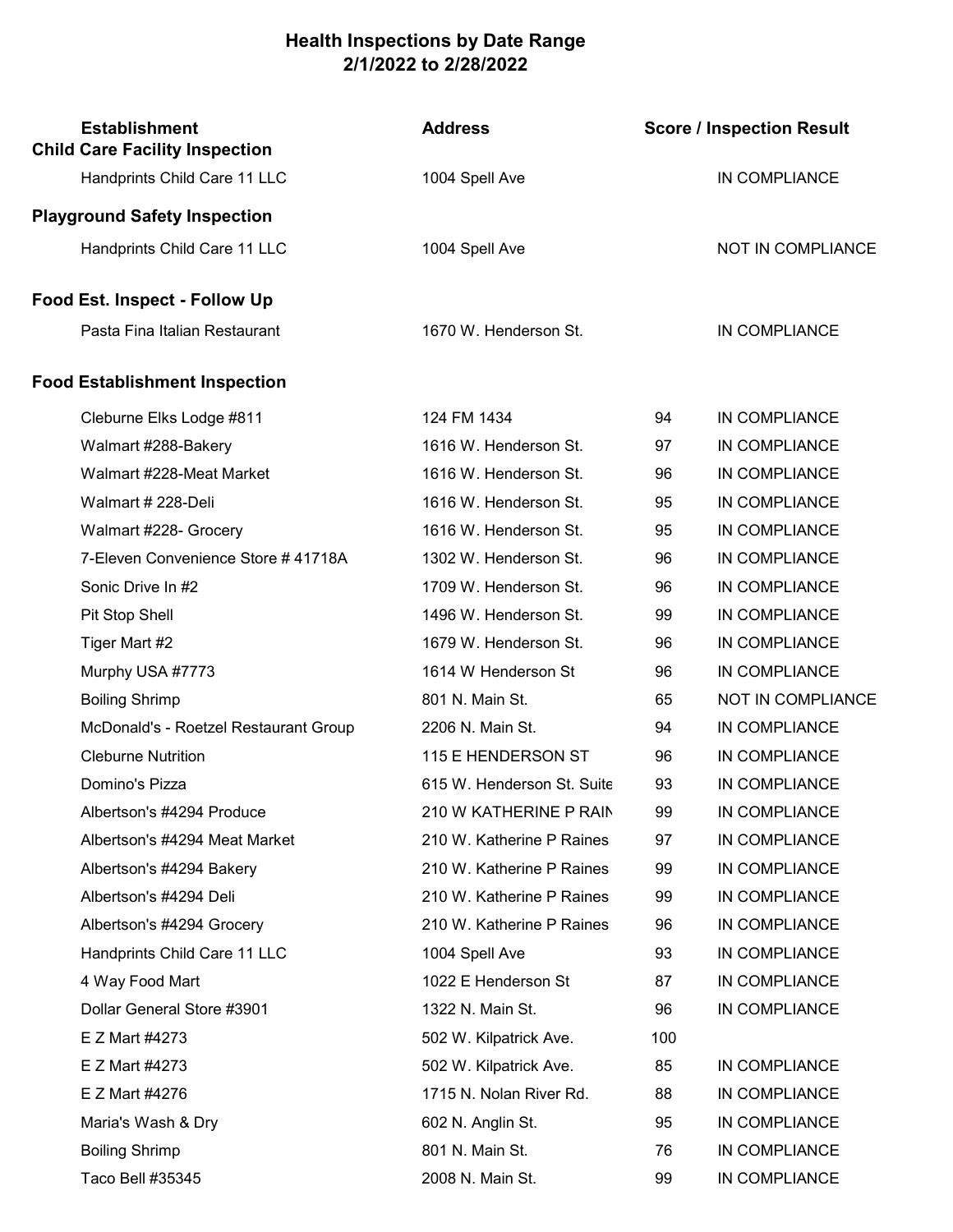| Circle K #732 Corner Store    | 1701 W. Henderson St.     | 98 | IN COMPLIANCE            |
|-------------------------------|---------------------------|----|--------------------------|
| McDonald's -Henderson         | 1435 W. Henderson St.     | 84 | IN COMPLIANCE            |
| <b>Barrera's Restaurant</b>   | 1649 W. Henderson St. B   | 87 | IN COMPLIANCE            |
| Starbucks Coffee #11699       | 1309 W. Henderson St.     | 95 | IN COMPLIANCE            |
| McAlister's Deli              | 1307 W Henderson St       | 94 | IN COMPLIANCE            |
| Church of the Holy Comforter  | 209 E. Wardville St.      | 99 | IN COMPLIANCE            |
| Dickey's Barbecue Pit         | 2002 N. Main St. A        | 89 | IN COMPLIANCE            |
| The Wright Grill              | 115 S MAIN ST             | 96 | IN COMPLIANCE            |
| El Toritos                    | 1309 N. Main St.          | 90 | IN COMPLIANCE            |
| First Wok                     | 1607 W. Henderson St. G   | 81 | IN COMPLIANCE            |
| Papa Johns Pizza              | 121 S. Westmeadow Dr. Su  | 93 | IN COMPLIANCE            |
| Dairy Queen #1                | 901 W. Henderson St.      | 96 | IN COMPLIANCE            |
| Wendy's #9614                 | 1604 W HENDERSON ST       | 99 | IN COMPLIANCE            |
| Dollar Tree #2873             | 1608 W. Henderson St.     | 94 | IN COMPLIANCE            |
| Donut Express                 | 1607 W. Henderson St. A   | 84 | IN COMPLIANCE            |
| Family Dollar #25285          | 1301 W. Henderson St. L-2 | 96 | IN COMPLIANCE            |
| Pasta Fina Italian Restaurant | 1670 W. Henderson St.     | 89 | <b>NOT IN COMPLIANCE</b> |

## Hotel/Motel Inspection

| Travelers Motel | 1911 N. Main St.     | IN COMPLIANCE |
|-----------------|----------------------|---------------|
| American Inn    | 1836 N Main Street   | IN COMPLIANCE |
| Sagamar Inn     | 2107 N. Main St.     | IN COMPLIANCE |
| Motel 6         | 1720 W Henderson St. | IN COMPLIANCE |
| Western Inn     | 1411 E Henderson St  | IN COMPLIANCE |
|                 |                      |               |

## Pool and Spa Inspection

| COC Splash Station Lap Pool | 1010 S. Hillsboro St. | NOT IN COMPLIANCE |
|-----------------------------|-----------------------|-------------------|
| Pool and Spa - Follow Up    |                       |                   |

COC Splash Station Lap Pool 1010 S. Hillsboro St. IN COMPLIANCE